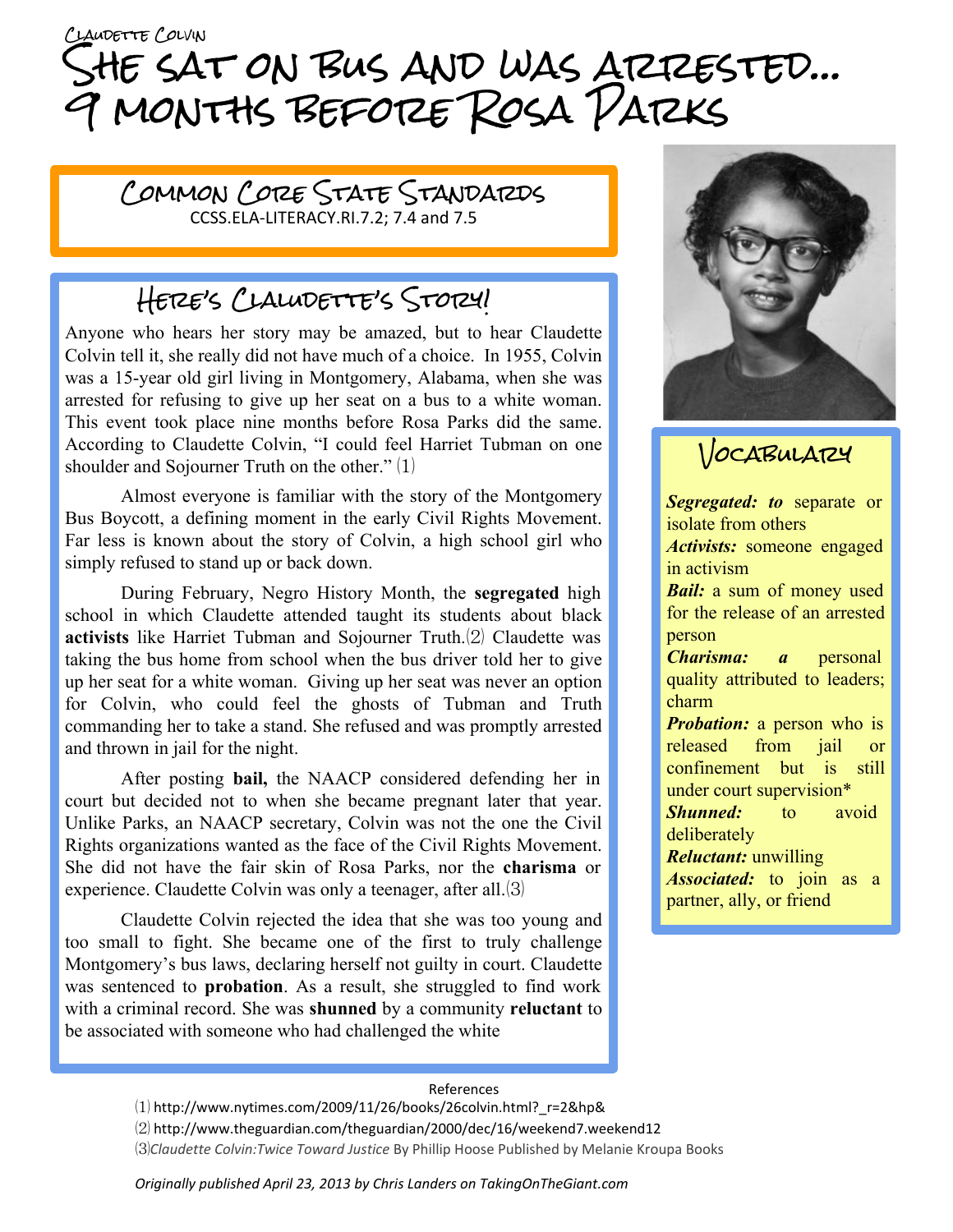### Claudette's Story (cont.)

establishment. Despite these obstacles, Claudette was determined to fight **segregation**. She became one of only four citizens willing to sue the bus company. A lawsuit was filed in 1956, known as Browder v. Gayle. The case went to the U.S. Supreme court. On December 17, 1956, the court ruled that Montgomery's bus laws were **unconstitutional.** In fact, it was that decision that brought the famous Montgomery bus boycott to a victorious conclusion**.**

History usually remembers the elder statesmen, Martin Luther King and others, who served as the face of the Civil Rights Movement. Their gigantic **reputations** are more than justified. Yet, there is another tale to tell, the tale of Claudette Colvin and so many like her. She is **emblematic** of countless young people who simply refused to **tolerate discrimination a**nd hatred. She took a stand and took on the giant.

### VOCABULATZY

*Segregation:* separation or isolation from others *Unconstitutional:* not in accord with the principles set forth in the Constitution *Reputation:* a characteristic attributed to a person or thing

*Emblematic:* symbolic *Tolerate:* to allow without opposing

*Discrimination:* treatment or consideration based on class or category rather than merit

 $\mathcal{Q}$ urz

[CCSS.ELA-](http://www.corestandards.org/ELA-Literacy/RI/7/2/)LITERACY.RI.7.2 Determine two or more central ideas in a text and analyze their development over the course of the text; provide an objective summary of the text.

 $\sqrt{2}$ uESTION . Which of the following sentences is one of the central themes of the article?

a. She was only a teenager, after all

b. Most everyone has heard of the Montgomery Bus Boycott, a defining moment in the early Civil Rights Movement.

- c. But Colvin rejected the idea that she was too young, too small to fight.
- d. That 1956 suit, known as Browder v. Gayle, went to the U.S. Supreme court.

CCSS.ELA-LITERACY.RI.7.4 Determine the meaning of words and phrases as they are used in a text, including figurative, connotative, and technical meanings; analyze the impact of a specific word choice on meaning and tone.

 $\mathcal{Q}$ uESTION  $\mathcal{D}$ . What is the best meaning of the word "face" as used in the following sentence? History usually remembers the elder statesmen—Martin Luther King and others who served as the face of the Civil Rights Movement.

- a. Surface
- b. Photo
- c. Visage
- d. Representative